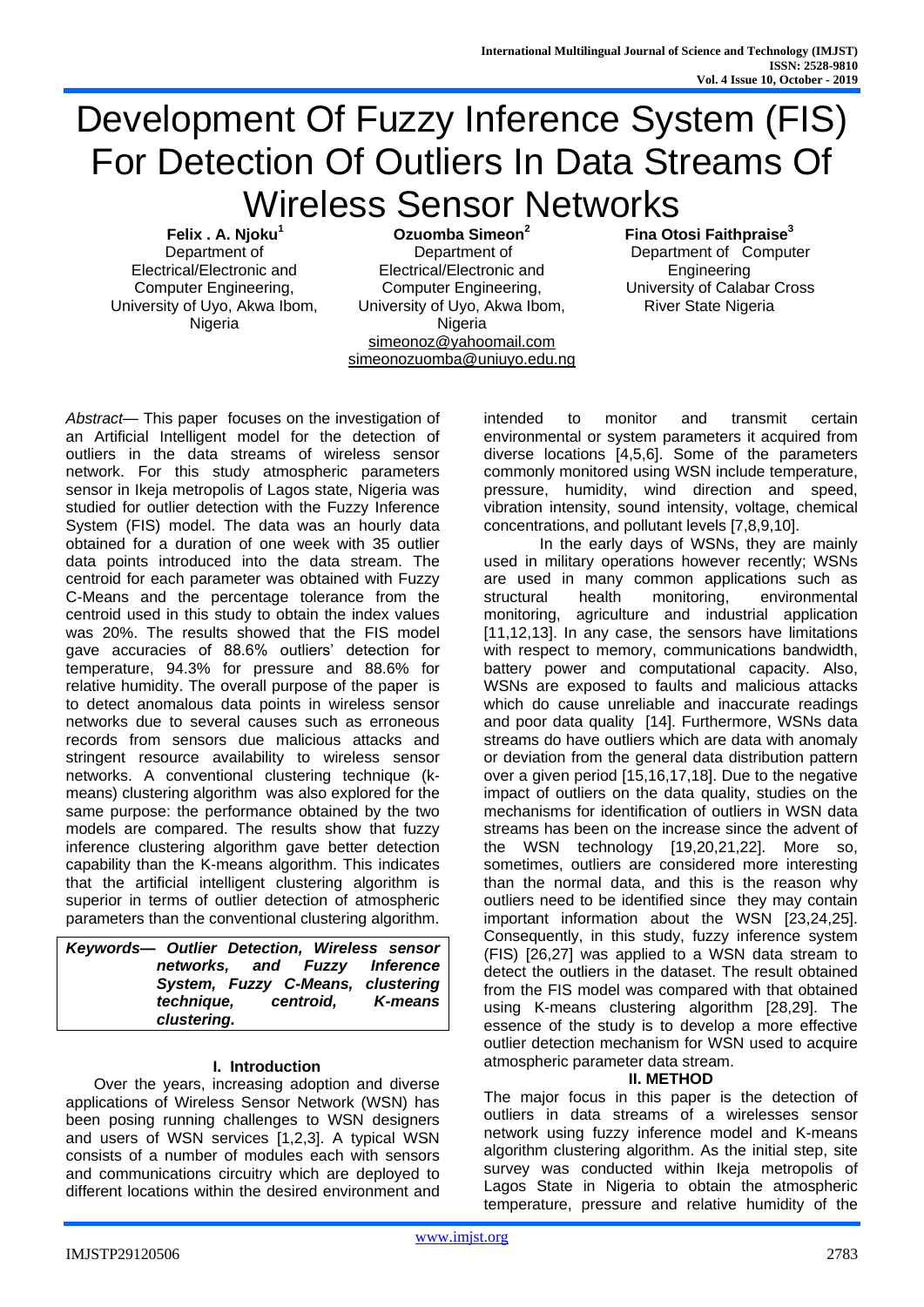region. Then, a Sugeno rule-based Fuzzy Inference Model [30,31] was developed to detect outlier data from the atmospheric parameters datasets. Finally, outliers were detected using the Fuzzy Inference System (FIS) model and K-means algorithm, all simulated in MATLAB software. The flow diagram of the research process is shown in Figure 1. According to the methodology, there are few main major tasks performed in the research process. They are acquisition of wireless sensor data, determination of number of outliers inherent in the acquired data, detection of outliers with Fuzzy Inference System and discussion of result.



**Figure 1: Flow diagram of the research process.**

# *A. Acquisition of the wireless sensor network data*

The wireless sensor network data considered for this paper was obtained from the Nigeria meteorological department located in Ikeja, Lagos state, Nigeria. Particularly, hourly atmospheric data was obtained for a period of one week. The atmospheric parameters considered were temperature, pressure and relative humidity. The sample of data obtained is displayed in Table 1

| Table 1: The Atmospheric Parameter Data |
|-----------------------------------------|
|                                         |

| <b>Time</b> | <b>Temperature</b><br>$(^{\circ}C)$ | <b>Pressure</b><br>(mb) | <b>Relative</b><br>humidity<br>(%) |
|-------------|-------------------------------------|-------------------------|------------------------------------|
| 00:00       | 25                                  | 1011                    | 84                                 |
| 01:00       | 26                                  | 1011                    | 85                                 |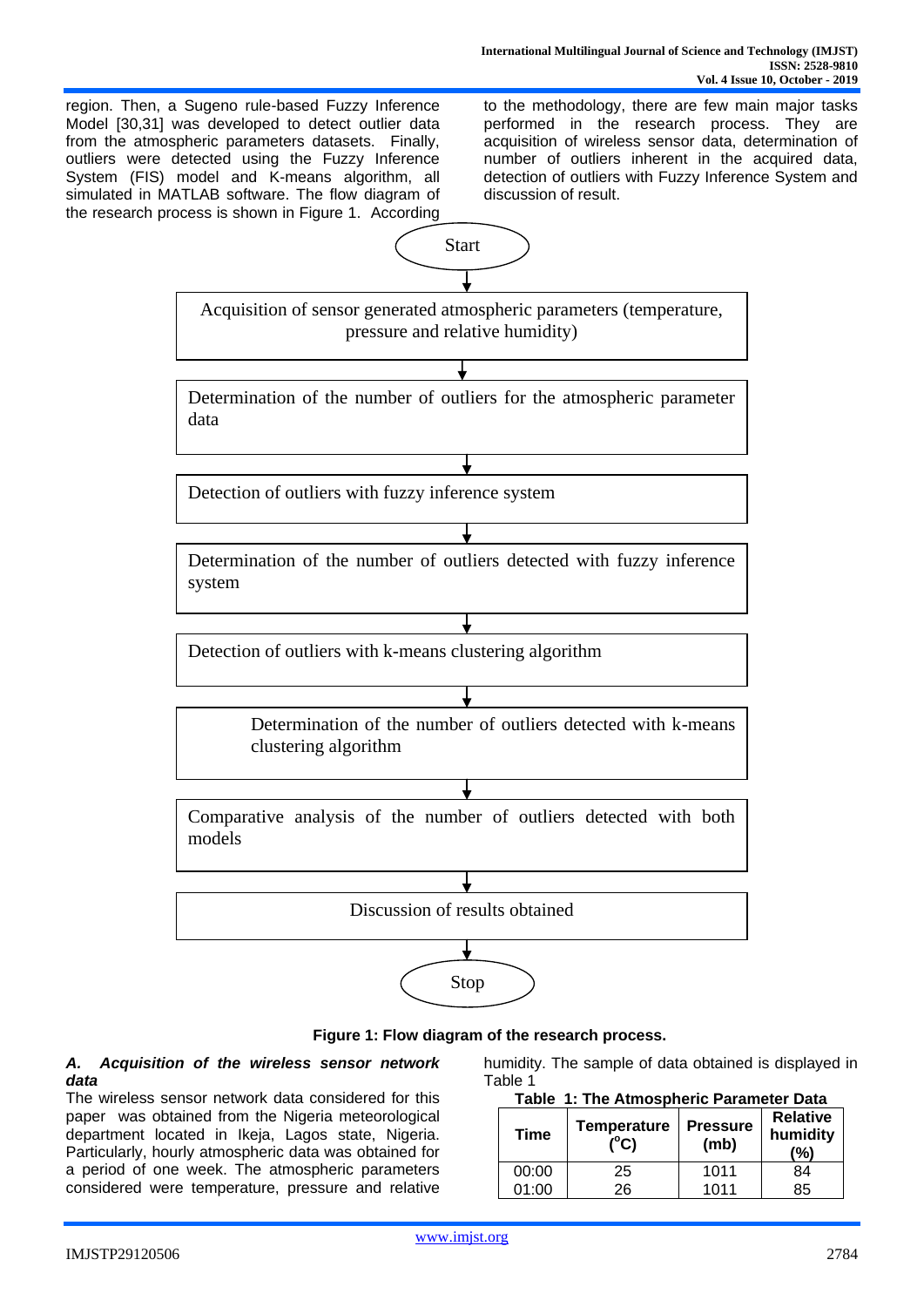| 02:00 | 26 | 1011 | 86 |  |
|-------|----|------|----|--|
| 03:00 | 26 | 1010 | 86 |  |
| 04:00 | 25 | 1010 | 86 |  |
| 05:00 | 25 | 1010 | 87 |  |
| 06:00 | 25 | 1011 | 87 |  |
| 07:00 | 25 | 1011 | 87 |  |
| 08:00 | 26 | 1012 | 81 |  |
| 09:00 | 28 | 1012 | 74 |  |
| 10:00 | 29 | 1012 | 67 |  |
| 11:00 | 29 | 1011 | 67 |  |
| 12:00 | 29 | 1010 | 67 |  |
| 13:00 | 29 | 1010 | 67 |  |
| 14:00 | 29 | 1009 | 68 |  |
| 15:00 | 29 | 1008 | 68 |  |
| 16:00 | 28 | 1008 | 69 |  |
| 17:00 | 28 | 1008 | 72 |  |
| 18:00 | 27 | 1009 | 75 |  |
| 19:00 | 27 | 1009 | 78 |  |
| 20:00 | 27 | 1010 | 79 |  |
| 21:00 | 27 | 1010 | 80 |  |
| 22:00 | 26 | 1011 | 81 |  |
| 23:00 | 26 | 1011 | 82 |  |

# *B. Procedure for Detection of Outliers with Fuzzy Inference System (FIS) model and K-means algorithm*

The FIS model is based on some notable features of outliers in any given dataset, namely;

- i. If a dataset has a centroid, m the outlier value is usually far from the centroid of the dataset than the other data items in the set. Essentially, the outlier value is either too far above or too far below the centroid. The extent to which the difference between the data point value is from the centroid can be expressed numerically and then a threshold is set at which point the data point is considered an outlier.
- ii. For any given dataset, the outlier usually has few points within the neighbourhood.
- iii. For any given dataset, the outlier usually has low degree of membership to the cluster to which it could be assigned.

Therefore, the FIS model developed in this work exploits both the consideration of neighbouring points and the capability of clustering algorithms for pointing out outliers. In particular, two preliminary operations were performed: the calculation of the centroid that is simply the mean vector of the data distribution, and the clustering operation, that is performed by means of the FIS model.

Fuzzy logic model was used to detect the outliers in the data of Table 1. The flow diagram for the application of Fuzzy logic toolbox in MATLAB to detect the outlier in the given data stream is outlined in Figure 2. The model used in the Fuzzy logic rules is the Sugeno model. Also, the outliers are detected using K-means algorithm. The performance of the two methods; Fuzzy logic and K-means algorithm in detecting the outliers is compared in terms of the number of outliers detected for a given scenario.

The data acquired from the sensors monitoring the atmospheric parameters (temperature, pressure, and relative humidity) is keyed into the system and saved as an m-file MATLAB file. In this paper, the atmospheric parameters namely; temperature, pressure and relative humidity were considered with respect to time in four hours time interval. Specifically, the data now in the MATLAB software is grouped into six (6) sets of 4 hours interval groups to account for diurnal and nocturnal variation in temperature. This will help the model to account for outliers' detection within the daytime and the night time, as temperature within these periods vary differently.

For the grouped data, the size of each of the dataset has to be determined so as to know the exact number of data points that appear in each of the atmospheric parameter values. In this case, 28 data points were generated for temperature, pressure and relative humidity. The variable x yields a matrix of 1x28 dataset.

For this paper, the membership function used is the triangular membership function. The triangle is intertwined to provide the least, central and the upper range. With the specified values of input data on the x-axis, the three triangular membership functions equalized to fit on the x-axis. With the membership functions, the fuzzy logic automatically sets the least, central, and upper values for each triangle to map an output variable for it. This process is governed by the fuzzy inference rule.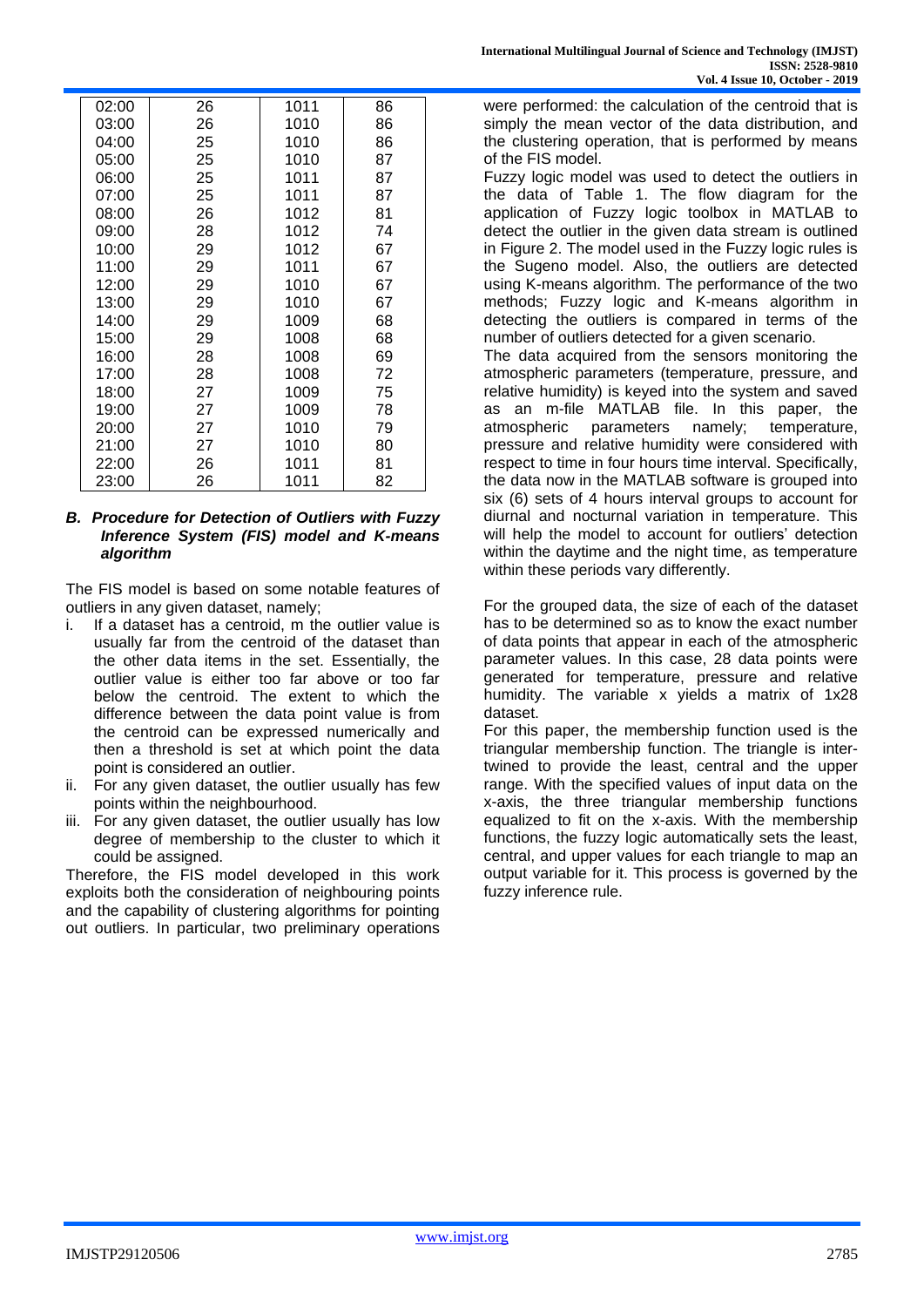

Figure 2: The flow diagram for the detection of outliers with fuzzy inference system (FIS).

# *C. The Inference rules for the FIS model*

The fuzzy inference system includes 3 rules and uses the Sugeno inference model. The antecedent of the all rules has three sections; these include low (L), moderate (M) and high (H). In this case, in1mf1, in2mf2, and in3mf3 are for the input and out1mf1, out2mf2 and out3mf3 are for the output. The AND operator is used to combine the antecedent parts of the rules. The degree of truth (R) of the rule is determined by evaluating the non-zero minimum value using the AND operator.

The detailed rule base comprising of 3 rules for each atmospheric parameter is obtained from the sensors

of Ikeja metropolis for temperature, pressure and relative humidity and shown in Table 2. The inference uses the maximum operator acting on the rule base. The rule base condition for the temperature in Table 2 states that if the first membership function (with 'L' marking) is low, then the output is the first membership function of the output variable (out1mf1 of the temperature). If the membership function of the input is medium (M), the marked output was out1mf2 and if the membership function of the input is High (H), the membership function for the output mapped out was out1mf3.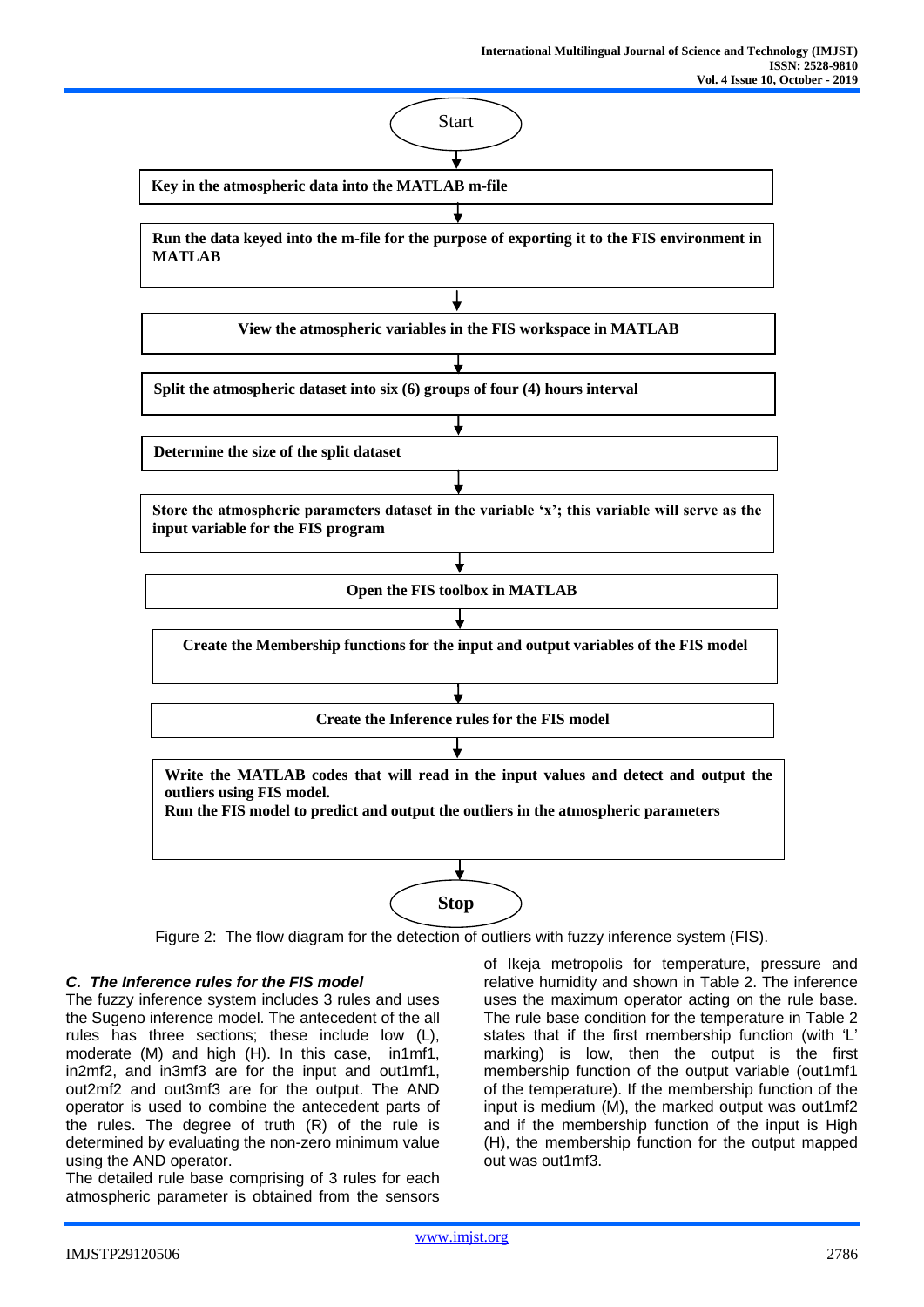temperature outliers detected with FIS for 7 days between 00:00 to 04:00 for each day are shown in

Figure 3.

| ,,,,,,,,,,,, |      |                    |                 |                                    |
|--------------|------|--------------------|-----------------|------------------------------------|
| S/N          | Time | <b>Temperature</b> | <b>Pressure</b> | <b>Relative</b><br><b>Humidity</b> |
|              |      | Out1mf1            | Out1mf1         | Out1mf1                            |
|              | М    | Out1mf2            | Out1mf2         | Out1mf2                            |
| -3           | н    | Out1mf3            | Out1mf3         | Out1mf3                            |

**Table 2 The Rule base for inference on temperature, pressure and Relative Humidity**

In Table 2, the rule base condition for pressure states that if the first membership function is low, then the output is the first membership function of the output variable (out1mf1). If the membership function of the input is medium (M), the marked output was out1mf2 and if the membership function of the input is High (H), the membership function for the output mapped out was out1mf3.

Also, in Table 2, the rule base condition for relative humidity states that if the first membership function (with 'L' marking) is low, then the output is the first membership function of the output variable (out1mf1 of the temperature). If the membership function of the input is medium (M), the marked output was out1mf2 and if the membership function of the input is High (H), the membership function for the output mapped out was out1mf3.

# *D. Determination of the center index using Fuzzy C-means*

Fuzzy C-means is used to simulate the system in an iterative process to determine the centre index point as its objective function. Table 3 shows the centroid index values of the temperature measured with respect to time. The tolerable distance values from the index are 20% of each determined index. The values above the tolerable index range were considered as outliers.

| <b>Time</b> | Index values<br>for<br>temperature | Index<br>values for<br>pressure | <b>Index</b><br>values for<br>relative<br>humidity |
|-------------|------------------------------------|---------------------------------|----------------------------------------------------|
| $00:00-$    |                                    |                                 |                                                    |
| 04:00       |                                    |                                 |                                                    |
| $05:00-$    |                                    |                                 |                                                    |
| 08:00       | 26                                 | 1010                            | 83                                                 |
| $09:00-$    | 25                                 | 1010                            | 86                                                 |
| 12:00       | 27                                 | 1012                            | 78                                                 |
| $13:00-$    | 28                                 | 1009                            | 71                                                 |
| 16:00       | 26                                 | 1008                            | 77                                                 |
| $17:00-$    | 25                                 | 1010                            | 82                                                 |
| 20:00       |                                    |                                 |                                                    |
| $21:00-$    |                                    |                                 |                                                    |
| 23:00       |                                    |                                 |                                                    |

# **Table 3 : Index point of the atmospheric data.**

#### **III. RESULTS**

## *A. Outlier Detection using Fuzzy Inference System*

The simulation of the rule base inference of Fuzzy Logic was done using MATLAB 2015a software which yielded graphical results illustrating the number of datasets recorded and outliers within it. The FIS

Between 00:00 to 04:00 for 7 days 40 35 30 Ģ 25 **Temperature** 20 15 10 5 0  $\circ$ 5 10 15 20 25 Data sets

**Figure 3: Temperature outliers for the time interval 00:00 to 04:00.**

In the case show in Figure 3, only two temperature outliers were detected. This was so because the temperature centre index point during this period occurred at 26°C. The temperature outlier detection between 05:00 to 08:00 is shown in Figure 4. Seven outliers were detected as shown in Figure 4. The temperature centre index point during this period was  $25^{\circ}$ C.



## **Figure 4: Temperature outlier for the time interval 05:00 to 08:00.**

The temperature outlier detection between 09:00 to 12:00 for 7days is shown in Figure 5. The number temperature outliers detected at this time was seven. The temperature centre index point during this period occurred at  $26^{\circ}$ C.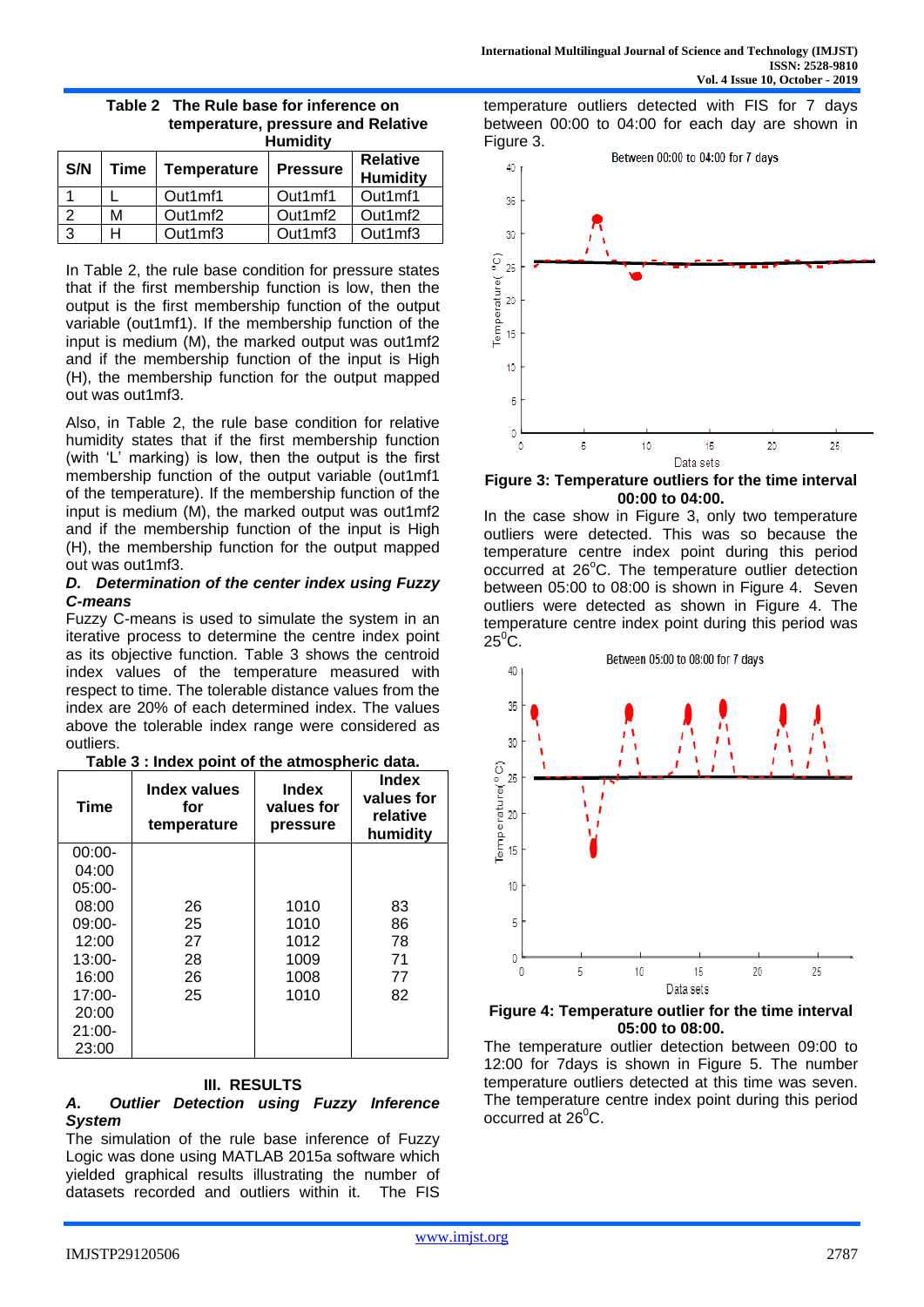

**Figure 5: Temperature outlier detection between 09:00 to 12:00 for 7 days.**

The temperature outlier detection between 13:00 to 16:00 for 7days is shown in Figure 6. From Figure 6, the number of outliers detected was six. As such the sensor at this point is very critical because the temperature centre index point during this period occurred at 28°C.



**Figure 6: Temperature outlier detection between 13:00 to 16:00 for 7 days.**

The temperature outlier detection between 17:00 to 20:00 for 7 days is shown in Figure 7. The number of outliers detected in Figure 7 was five. The temperature centre index point during this period occurred at  $26^{\circ}$ C.



**Figure 7: Temperature outlier detection between 17:00 to 20:00 for 7 days.**

The temperature outlier detection between 21:00 to 24:00 for 7days is shown in Figure 8. In Figure 8, only four outliers were detected. The temperature centre index point during this period occurred at  $26^{\circ}$ C. In all, for the six time intervals, a total of thirty one (31) outliers were detected for temperature.



**Figure 8: Temperature outlier detection between 21:00 to 24:00 for 7 days.**

## *B. Outlier detection for Pressure with FIS*

Fuzzy inference system was employed in detection of outliers in the atmospheric pressure data stream. Figure 9 shows the pressure outlier detected for the data stream in the time interval between 00:00 to 04:00 for 7 days. From Figure 9, the number of outliers detected was six. The pressure centre index point during this period was 1011mb.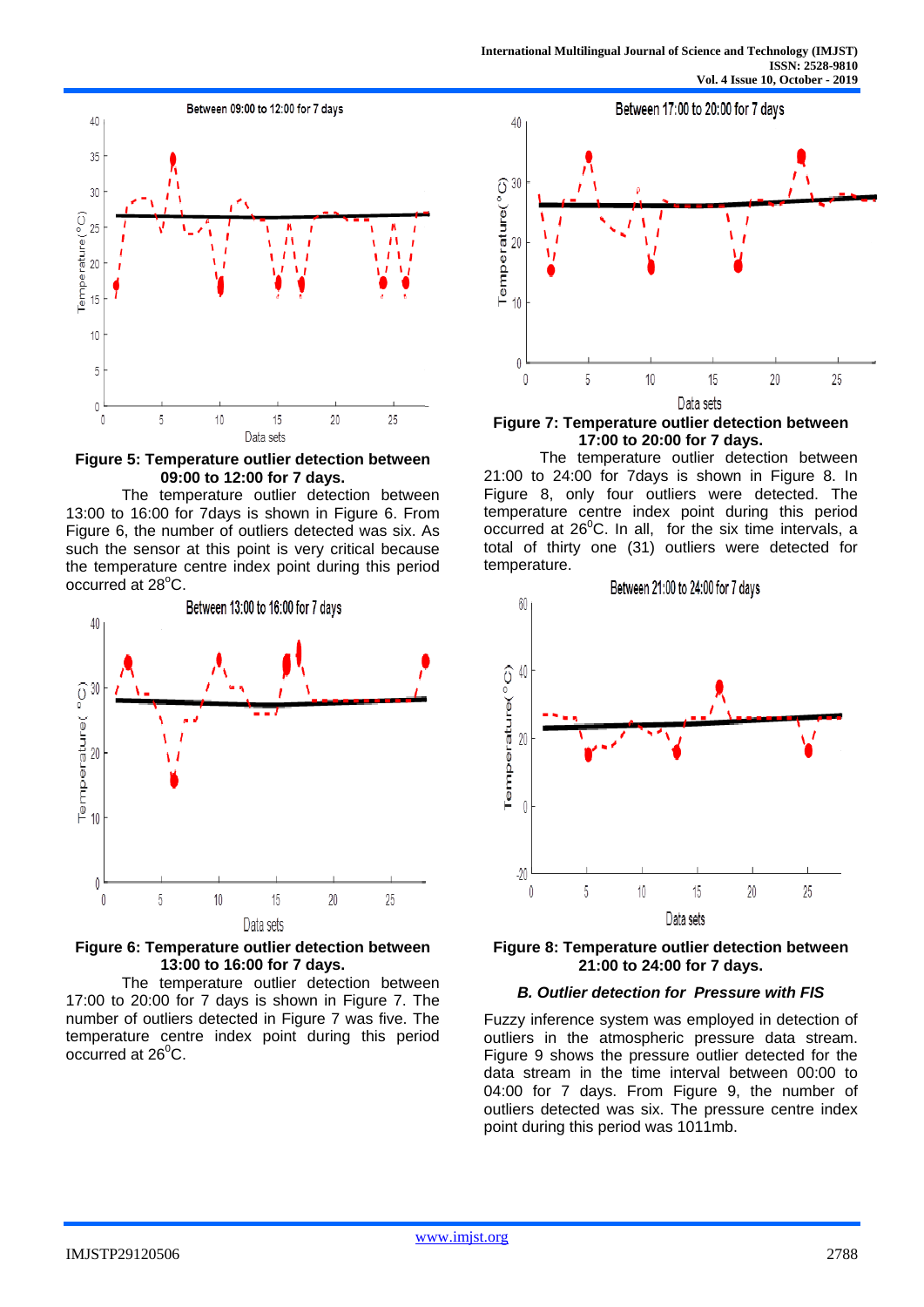

**Figure 9: Pressure outlier detection between 00:00 to 04:00 for 7 days.**

The pressure outlier detected between 05:00 to 08:00 for 7 days are as shown in Figure 10 (six outliers were detected and the pressure centre index point during this period was 1011mb).



**Figure 10: Pressure outlier detection between 05:00 to 08:00 for 7 days**.

The pressure outlier detected between **09:00 to 12:00**  for 7 days are as shown in Figure 11 (six outliers were detected and the pressure centre index point during this period was 1012mb).

The pressure outlier detected between 13:00 to 16:00 for 7 days are as shown in Figure 12 (six outliers were detected and the pressure centre index point during this period was 1009mb).





**Figure 12: Pressure outlier detection between 13:00 to 16:00 for 7 days.**

The pressure outlier detected between 17:00 to 20:00 for 7 days are as shown in Figure 13 (six outliers were detected and the pressure centre index point during this period was 1008mb). The pressure outlier detected between 21:00 to 24:00 for 7 days are as shown in Figure 14 (four outliers were detected and the pressure centre index point during this period was 1010 mb).



**Figure 13: Pressure outlier detection between 21:00 to 24:00 for 7 days**.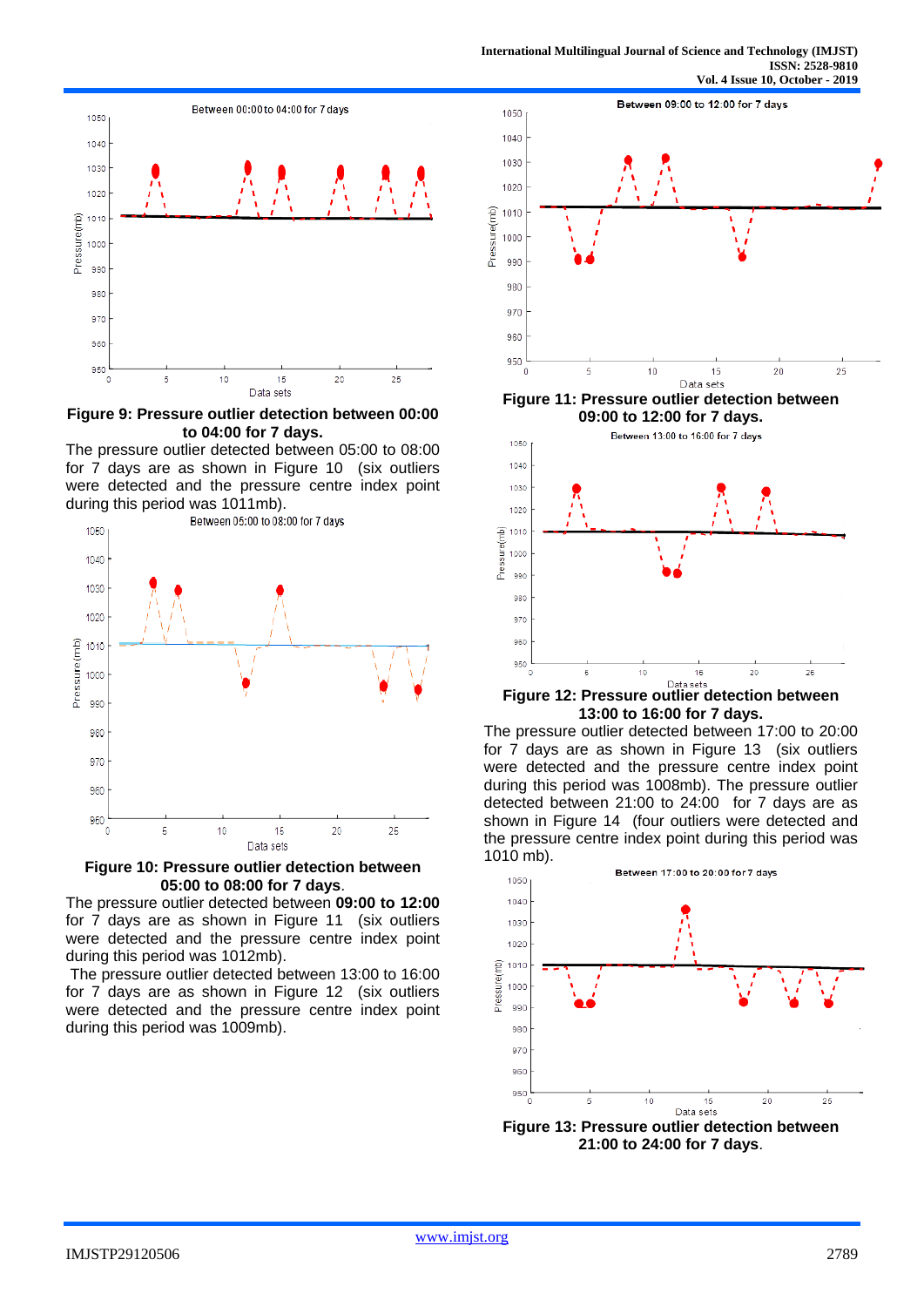

**Figure 14: Pressure outlier detection between 21:00 to 24:00 for 7 days. Source: Formulated by the paper (2019).**

## *C. Outlier detection of Relative Humidity with FIS*

Fuzzy logic model was used to detect outliers from the WSN that generated the data stream for relative humidity for 7 days. The relative humidity outlier detected between 00:00 to 04:00 for 7 days are as shown in Figure 15 (six outliers were detected and the relative humidity centre index point during this



**Figure 15: Relative humidity outlier detection between 00:00 to 04:00 for 7 days.**

The relative humidity outlier detected between 05:00 to 08:00 for 7 days are as shown in Figure 16 (four outliers were detected and the relative humidity centre index point during this period was 86 %).



**Figure 17: Pressure outlier detection between 05:00 to 08:00 for 7 days. Source: Formulated by the paper (2019).**

The relative humidity outlier detected between 09:00 to 14:00 for 7 days are as shown in Figure 17 (six outliers were detected and the relative humidity centre index point during this period was 78 %).<br>Between 09:00 to 12:00 for 7 days



## **Figure 17: Pressure outlier detection between 09:00 to 12:00 for 7 days.**

The relative humidity outlier detected between 13:00 to 16:00 for 7 days are as shown in Figure 18 (seven outliers were detected and the relative humidity centre index point during this period was 71 %).

The relative humidity outlier detected between 17:00 to 20:00 for 7 days are as shown in Figure 19 (six outliers were detected and the relative humidity centre index point during this period was 77 %).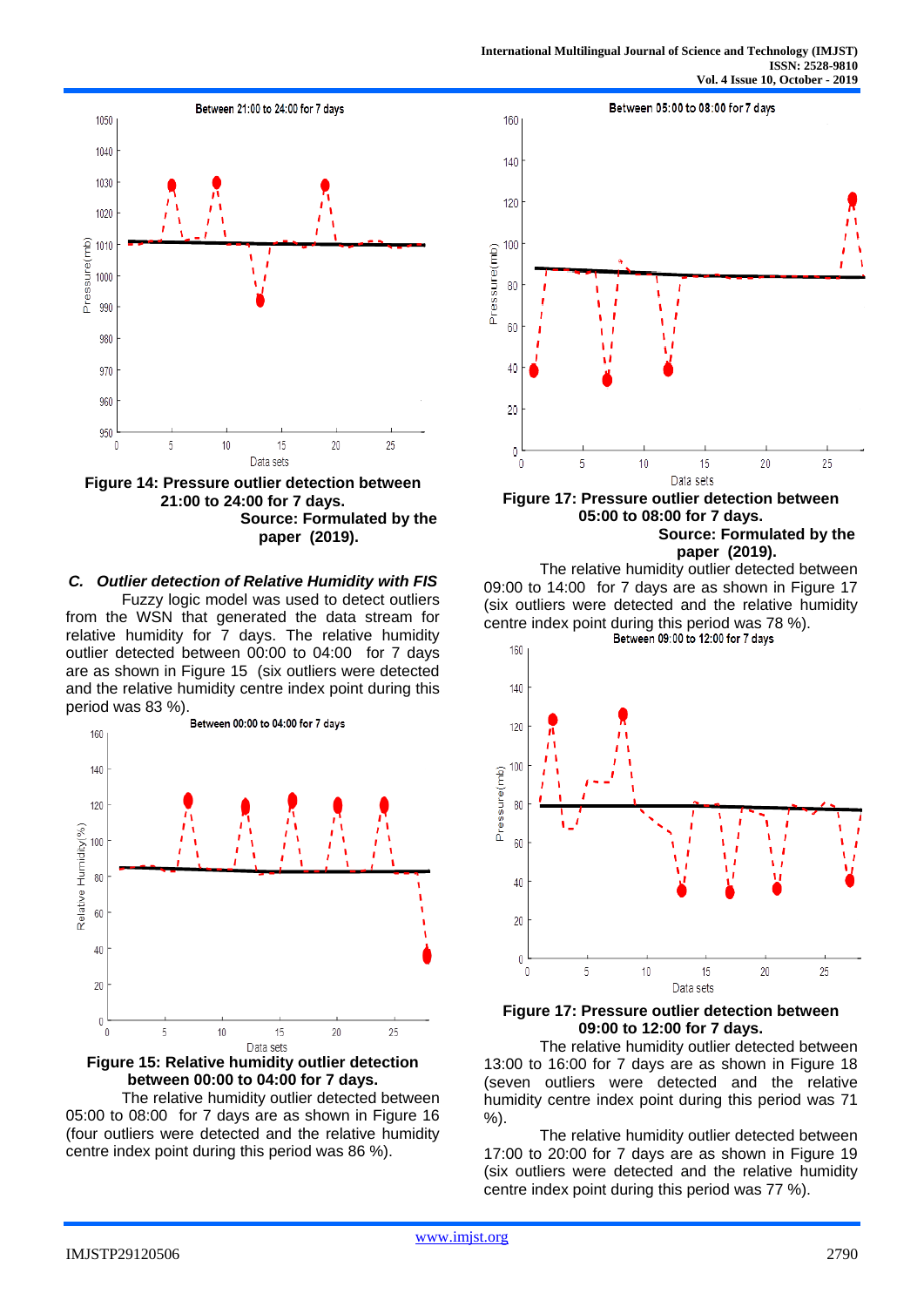

**Figure 18: Pressure outlier detection between 13:00 to 16:00 for 7 days.**

The relative humidity outlier detected between 21:00 to 24:00 for 7 days are as shown in Figure 20 (two outliers were detected and the relative humidity centre index point during this period was 82 %). Between 17:00 to 20:00 for 7 days



**Figure 19 : Pressure outlier detection between 17:00 to 20:00 for 7 days. Source: Formulated by the paper (2019).**



Similar study was conducted using K-means clustering algorithm. In all, the total number of outliers detected for the each of the three atmospheric parameters is shown in Table 4. The summary of the result as presented in Table 4 shows that Fuzzy Inference System (FIS) performs better the k-means algorithm. Specifically, FIS detected higher number of outliers than the k-means clustering. This indicates that the artificial intelligent clustering algorithm (which in this study is the FIS model) is superior in terms of outlier detection of atmospheric parameters than the conventional clustering algorithm, (which in this study is the K-means algorithm).

| Table 4: Summary of the total outliers detected |
|-------------------------------------------------|
| for the three atmospheric parameters            |
| <b>using the Fuzzy Inference System and the</b> |

stem and the K-means

| טווועטווו                                           |               |                                         |  |
|-----------------------------------------------------|---------------|-----------------------------------------|--|
| <b>Atmospheric</b><br><b>Parameters</b>             | K-means       | <b>Fuzzy Inference</b><br><b>System</b> |  |
| Temperature<br>Pressure<br><b>Relative Humidity</b> | 10<br>9<br>10 | 31<br>33<br>31                          |  |

# **IV. CONCLUSION**

In this study, atmospheric parameters data stream (temperature, pressure and relative humidity) were obtained from wireless sensors. The data was obtained hourly for a period of seven days. A fuzzy inference clustering algorithm for detecting outliers in the data stream was developed and simulated using MATLAB. The fuzzy inference system (FIS) and Kmeans clustering algorithm were applied to the sensor generated data to obtain outliers. A comparative analysis of the result obtained from the two algorithms was carried out to measure the effectiveness of the models in detecting outliers. The atmospheric parameters which form the basis of the sensor monitored parameters were use in the training of the clustering algorithms. The results show that fuzzy inference clustering algorithm gave better detection capability than the K-means algorithm. This indicates that the artificial intelligent clustering algorithm is superior in terms of outlier detection of atmospheric parameters than the conventional clustering algorithm.

#### **REFERENCES**

- 1. Azeem, Nahla S. Abdel, et al. "Shared Sensor Networks Fundamentals, Challenges, Opportunities, Virtualization Techniques, Comparative Analysis, Novel Architecture and Taxonomy." *Journal of Sensor and Actuator Networks* 8.2 (2019): 29.
- 2. Engmann, Felicia, et al. "Prolonging the lifetime of wireless sensor networks: a review of current techniques." *Wireless Communications and Mobile Computing* 2018 (2018).